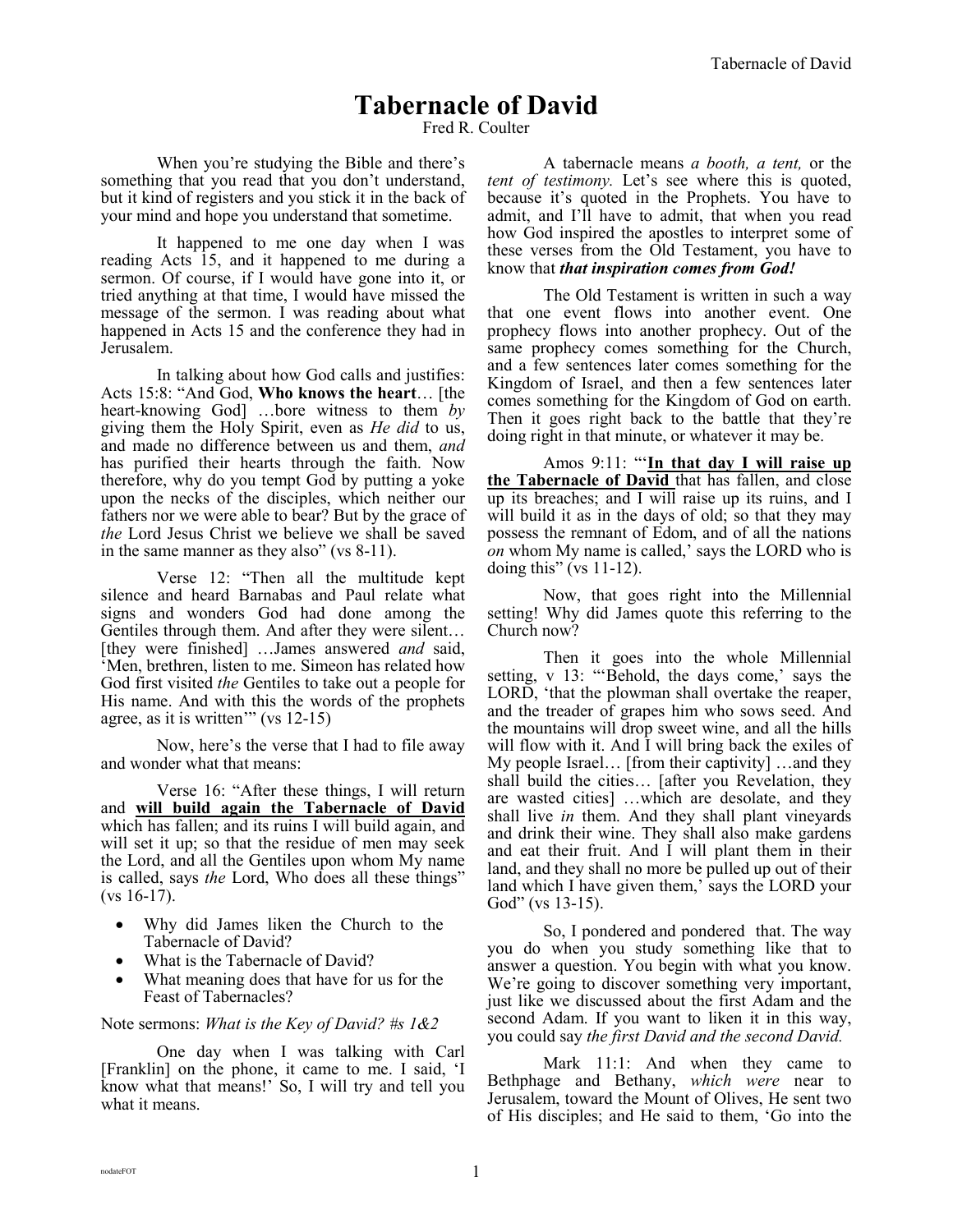village ahead of you, and as soon as you enter it you will find a colt tied, upon which no man has sat. After loosing it, lead *it to Me*. And if anyone says to you, "Why are you doing this?" say, "The Lord has need of it"; and he will send it here immediately"""  $(vs 1-3)$ .

Verse 8: "Then many spread their garments in the road…"

You have to understand something here. Just picture in your mind temple area. There was a beautiful bridge across from the Mt. of Olives going west—entering from the east—so this was coming across from the Kidron Bridge. Here are all these people and God inspired them to do something most unusual.

"…and others cut down branches from the trees, and scattered *them* in the road. And those who went before and those who followed *behind* were crying out, saying, 'Hosanna! Blessed *is* He Who comes in the name of *the* Lord'" (vs 8-9).

Everyone knew that was for the Messiah, and everyone knew that was the prophesied son of David. That was to be for Him and Him alone!

Verse 10: "Blessed *is* the kingdom of our father David, coming in *the* name of *the* Lord. Hosanna in the highest!" *So, Christ has something to do with David.* 

In Matt. 22 is a real twister for you. Jesus spoke in such a way that they had to *think* and figure it out!

Matthew 22:41: While the Pharisees were assembled together, Jesus questioned them, saying, 'What do you think concerning the Christ? Whose son is He?' They said to Him, '*The Son* of David.'…. [David #2] …He said to them… [notice how many times He answers with a question and quotes a Scripture] …'How then does David in spirit call Him Lord, saying, "**The LORD said to my Lord**, 'Sit at My right hand, until I make Your enemies a footstool for Your feet'"? Therefore, if David calls Him Lord, how is He his Son?'" (vs 41- 45).

That was a real mind-twister for them, because they didn't understand that the One Who was Yahweh Elohim became Jesus Christ.

Verse 46: "And no one was able to answer Him a word, neither dared anyone from that day to question Him anymore."

Let's see where that's quoted from. We know that David worshipped God, and we will see that David had a special relationship with God. That none of the other kings had. Also, in your studies you might know that there's more written about David than any of the other kings or any other prophet. David has written more Psalms than any of the other psalmists. Some of them very, very profound.

Psalm 110:1: "**The LORD said unto my Lord**…" 'Yahweh' said unto my 'Adonai, which is quite a profound statement.

Did David have another physical human being that you could call Lord or 'Adonai'? There are several terms for Lord:

- Yahweh
- Adonai
- Baal

So, when a woman would say to her husband, 'my lord' as Sarah did to Abraham, she was saying 'Baal.' Not as the god Baal, but just the term 'lord.'

- Did David have any human being over him that was called 'Adonai'?
- Did he have another master over him that he had to check with?
- *No!*

So, this is a very enigmatic Scripture without the New testament. How is God going to say to God unless 'Elohim' contains *two*?

"…**'Sit at My right hand until I make Your enemies as Your footstool.'** The LORD shall send the rod of Your strength out of Zion *saying*, **'Rule in the midst of Your enemies.'** Your people will offer themselves in the day of Your power, in the beauties of Holiness from the womb of the morning: Yours is the dew of Your youth. The LORD has sworn and will not repent, **'You are a priest forever after the order of Melchizedek.'** The LORD at Your right hand shall strike through kings in the day of His wrath. He shall judge among the nations, He shall fill them with dead bodies; He shall shatter chief men over the broad earth. He shall drink of the brook by the way; therefore, He shall lift up the head" (vs  $1-7$ ).

There it is! Talking about David saying, 'My Lord.' Now, Psa. 132 ties right in with the Feast of Tabernacles, and who it is that reigns as king over Israel. It's the resurrected David!

Psalm 132:1: O LORD, remember David and all his afflictions, how he swore to the LORD; and he vowed unto the Mighty One of Jacob: 'Surely I will not come into the tabernacle of my house, nor go up into my bed; I will not give sleep to my eyes, nor slumber to my eyelids, until I find out a place for the LORD, a habitation for the Mighty One of Jacob.'" (vs 1-5).

This was part of the prayer that he was praying when he was wondering whether he could build a house for God.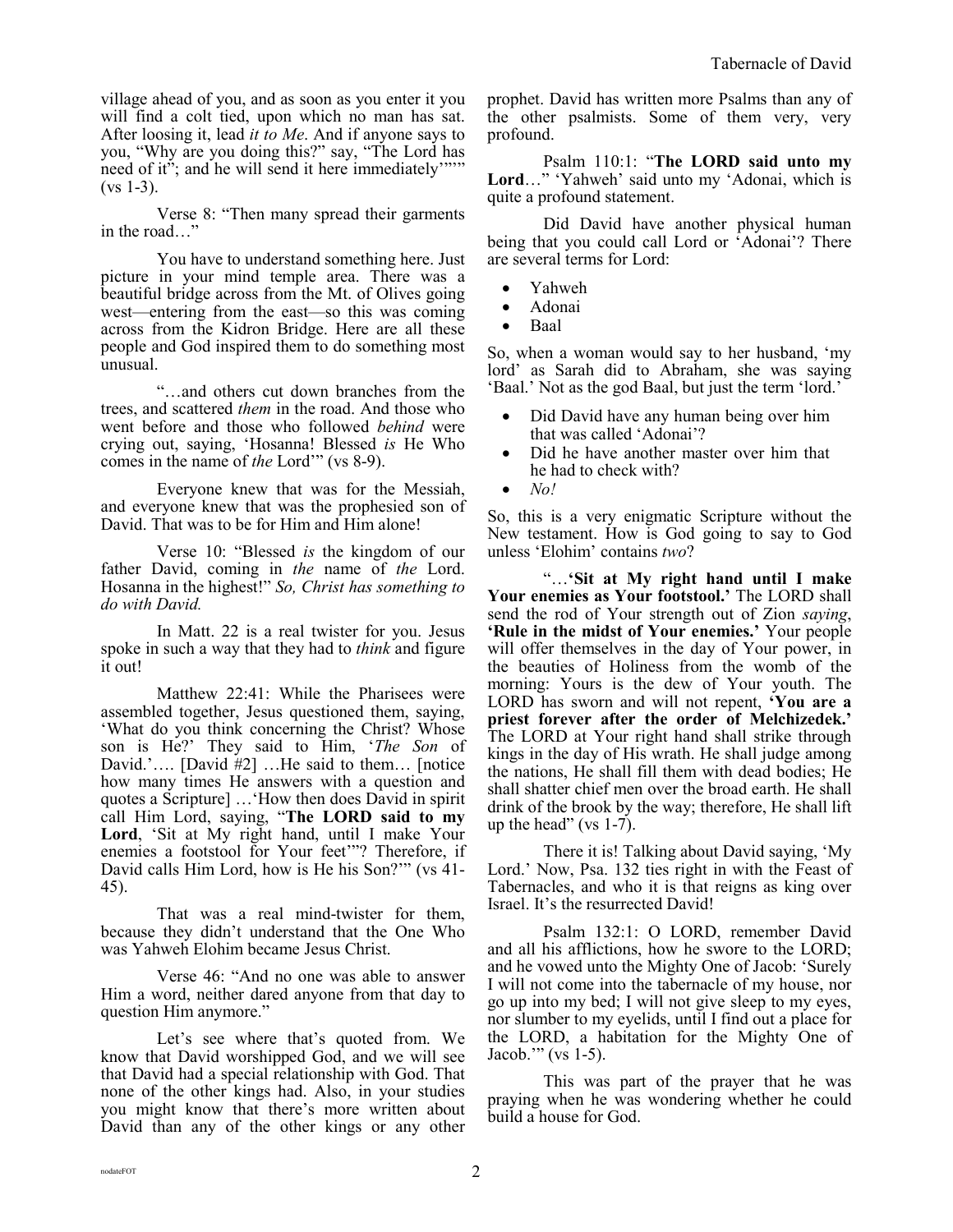Verse 6: "Lo, we heard of it at Ephrathah; we found it in the fields of the woods. Let us go unto His tabernacle; let us worship at His footstool. Arise, O LORD, into Your rest… [Millennium] …You and the **ark** of Your strength" (vs 6-9).

## *David has special access to the Ark of God that no one else had!*

Verse 9: "Let Your priests be clothed with righteousness, and let Your saints shout for joy. For Your servant David's sake, turn not away the face of Your anointed. The LORD has sworn to David in truth; He will not turn from it: 'Of the fruit of your body will I set upon the throne for you. If your children keep My covenant and My testimonies which I shall teach them, their sons shall also sit upon your throne forever'" (vs 9-12).

Revelation 3:21: "To the one who overcomes will I give *authority* to sit with Me in My throne, even as I also overcame, and sat down with My Father in His throne."

*The Bible is so fantastic, it all weaves together in one coherent whole!*

Psalm 110:13: "The LORD has chosen Zion; He has desired it for His habitation: 'This is My resting place forever; here I will dwell, for I have desired it. I will abundantly bless her provision; I will satisfy her poor with bread. **I also will clothe her priests with salvation**…'" (vs 13-16).

Tie in Rev. 20:4-6; we are to be kings and priests of God and clothed with salvation. What do we have that we didn't receive?

"…and her saints shall shout aloud for joy. There I will make the horn of David to bud; I have prepared a lamp for My anointed. I will clothe his enemies with shame; upon himself shall his crown shine" (vs 16-18).

In Heb. 4 we find a connection with the Sabbath Day and the Millennium, and today is the Sabbath Day and we're talking about the Millennial rest of the Kingdom of God. That's what we're observing the Feast of Tabernacles for. There's quite an interesting lesson here.

Hebrews 2:1: "For this reason, it is imperative that we give much greater attention to the things, *which* we have heard, lest at any time **we** should slip away."

Paul goes through the rest of Heb. 2 showing why Christ came and that He took on the same likeness of us. He shows that He's greater than Moses because He's the Builder of the house.

Heb. 3:12—Paul says, after he quotes why that generation did not enter in. For your own information, God did not intend the children of Israel to wander a whole 40 years in the wilderness.

I feel that as they came out on the Passover and went to Mt. Sinai, they were building the tabernacle after they got there and got all the instructions, that God fully intended that after the tabernacle was raised up on the first day of the first month of the second year, that during the Feast of Tabernacles of the second year, that God fully intended to take them into the 'promised land' at that time, which would fulfill the Feast of Tabernacles. *But they sinned!* So, Paul gives a warning here:

Hebrews 3:12: "Beware, brethren, lest perhaps there be in any of you an evil heart of unbelief, in apostatizing from *the* living God…. [that's why it says *lest we should slip away*] …Rather, be encouraging one another each day, while it is called 'today,' so that none of you become hardened by *the* deceitfulness of sin" (vs 12-13).

*Then we end up being blinded, we cast away salvation!* 

Verse 14: "For we are companions of Christ, if we truly hold the confidence *that we had* at the beginning steadfast until the end. As it is being said, 'Today, if you will hear His voice, do not harden your hearts, as in the rebellion'" (vs 14-15).

Verse 19: "So, we see that **they were not able to enter in because of unbelief**."

Remember how Moses sent in the 12 spies. What time was it? *When the grapes were ripe! Toward the Feast of Tabernacles!* Those grapes were so fantastic that one bunch of grapes had to be strung on a pole and carried by two men. Can you imagine eating a grape like that?

Hebrews 4:1: "Therefore, we should fear, lest perhaps, a promise being open to enter into **His rest**…"—Greek: 'katapausin' meaning *recline or repose*; *resting from your labors, reclining at the table of God!* This is a direct reference to the Millennium and the weekly Sabbath.

"…any of you might seem to come short. For truly, we have had the Gospel preached *to us*, even as they also *did*; but the preaching of the Word did not profit them because it was not mixed with faith in those who heard. For we who have believed, we ourselves are entering into the rest, as He has said, 'So, I swore in My wrath, "If they shall enter into My rest—"' although the works were finished from *the* foundation of *the* world. For He spoke in a certain place about the seventh *day* in this manner..." (vs 1-4).

Every Sabbath you're commemorating the creation that God has made. You're also commemorating and celebrating the coming Kingdom of Go*d. Every Sabbath! And* the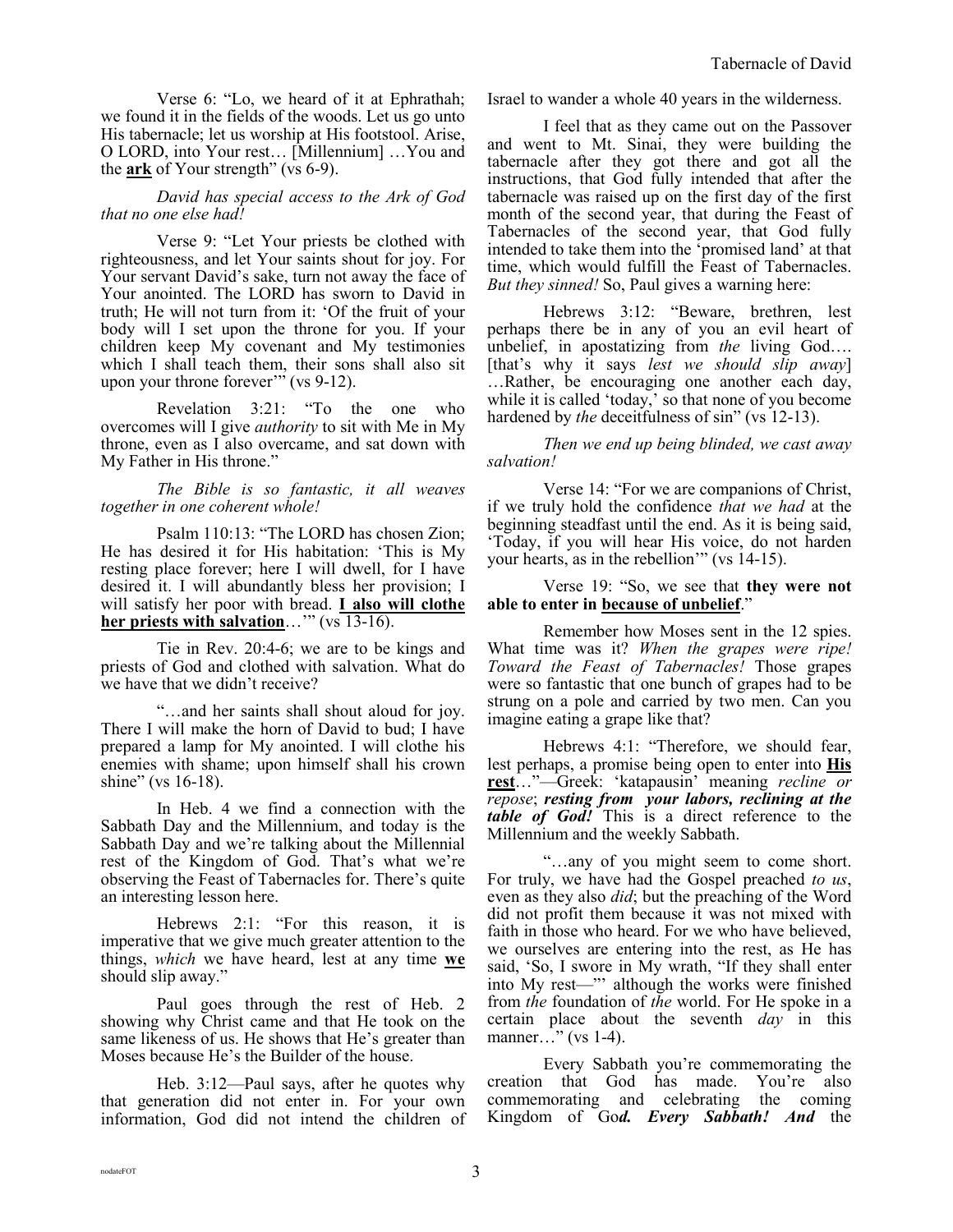Millennial rest of God when the whole world will come and fellowship with God. That's a tremendous thing. As well as to fellowship with God and with one another.

Remember that, just like tell a friend to meet you in a certain place on such and such a day, I'll meet you, but you come the day after. The one who came on the right day and was wondering where the other person was. He never showed up. The one who came on the day after was wondering why they never came.

*So it is with the fellowship of God. God fellowships with His people on the Sabbath Day!* Therefore, the Sabbath is very important. That's why the Millennium is going to be so fantastic, because God is going to fellowship with all people for a thousand years. That's why this is called *the rest.* That's why it's referenced to the seventh day.

"…'And God rested on the seventh day from all His works'; 5: And again concerning this: 'If they shall enter into My rest—'Consequently, since it remains *for* some to enter into it, and those who had previously heard the Gospel did not enter in because of disobedience, again, He marks out a certain day, 'Today,'…" (vs 5-7)—*God limits the day!*

"…saying in David after so long a time (exactly as it has been quoted *above*), 'Today, if you will hear His voice, harden not your hearts.' For if Joshua had given them rest… [if the plan of God finished when Joshua took them into the 'promised land'] …He would not have spoken *long* afterwards of another day. There remains, therefore, **Sabbathkeeping for the people of God**" (vs 7-9).

The *King James* unfortunately the true meaning of the word *rest* is buried. Because this is not the Greek word 'katapausin.' This word is 'Sabbatismos': *Sabbath-keeping!*

So, if anyone asks if Sabbath-keeping is required for the people of God, the answer is *yes!* Why? *Because it is the Sabbath of God and He commands it!* It pictures the Millennium and God's creation. After all, the greatest creating that God is going to be doing since the creation of the earth is going to be the creating of Holy and righteous and perfect character in the people who are in the Millennium.

Then He's going to top that! As we will see, it's going to be so great, because God is going to top everything that He has done to a certain point until He finishes the plan. It's going to get greater and greater!

Verse 9: "There remains, therefore, Sabbathkeeping for the people of God. For the one who has entered into His rest, he also has ceased from his works, just as God *did* from His own *works*. We should be diligent, therefore, to enter into that rest, lest anyone fall after the same example of disobedience" (vs 9-11). *Very powerful!*

We know that in Ezek. 37 it talks about Israel and Judah. The Mormons say that 'the two sticks' are the *Book of Mormon* and *the Bible.* Nothing could be further from the truth. It says that one stick is Israel and the other is Judah and they will no more be two but be bound together in one, and David, their king, shall rule over them.

Let's see how the Church, always, in its beginning mentioned David. Isn't' that something? What was the first sermon preached by the Apostle Peter on the Day of Pentecost? What did he say? Why did he say it this way? *All the Jews knew one thing, that the Messiah was going to be the son of David!* So, they had to talk about David.

Acts 2:25: "For David speaks concerning Him [Christ], '**I foresaw the Lord before Me continually; for He is at My right hand** so that I may not be moved…'"

- What does that mean?
- What significance does that have for the Tabernacle of David in relationship to the Church?

Verse 26: "Therefore, My heart rejoiced and My tongue was glad; moreover, My flesh also shall rest in hope; for You will not leave My soul in *the* grave, nor will You allow Your Holy One to see corruption" (vs 26-27).

David said those words! I want you to think about Psa. 22 and what David went through the write those words beginning with, 'My God, My God, why have You forsaken Me?' *To where He was less than a worm and less than dust! To where He said, 'My back is ripped open and My heart is like a dry potsherd! I can count My ribs and see My bones!' The very words of Christ on the cross of crucifixion!* David prophesied them!

It makes you wonder what his feelings were when he did that. I don't know, so don't ask me, but I do know that must have been powerful.

Verse 27: "…for You will not leave My soul in *the* grave, nor will You allow Your Holy One to see corruption." Everyone thought that meant David! That David really wouldn't die.

Verse 28: "'You did make Me to know *the* ways of life; You will fill Me with joy with Your countenance.' Men *and* brethren, let *me* speak to you freely concerning the patriarch David, that he is both dead and buried, and his tomb is with us to this day…. [Peter starts right out talking about David] …Therefore, being a prophet, and knowing that God

 $_{\rm nodateFOT}$  4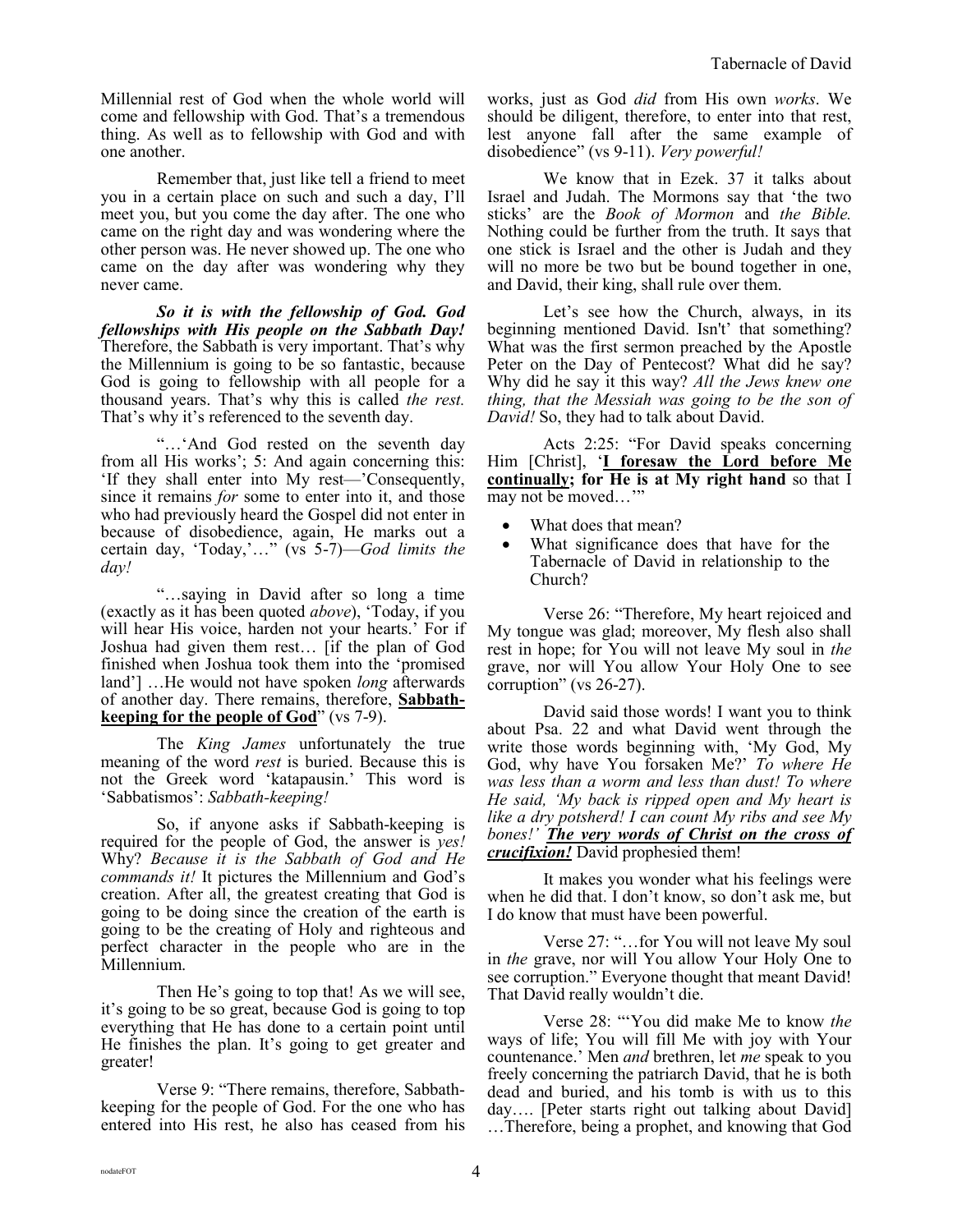had sworn to him in an oath *that* from *the* fruit of his loins, as concerning *the* flesh, He would raise up the Christ to sit upon his throne; He foresaw *this and* spoke concerning the resurrection of Christ, that His soul was not left in *the* grave, nor did His flesh see corruption" (vs 28-31).

So, there is David 1 and David 2! It was not of himself that he was speaking this.

Verse 32: "This Jesus has God raised up, whereof we all are witnesses. Therefore, having been exalted by the right hand of God, and having received the promise of the Holy Spirit from the Father, He has poured out this that you are now seeing and hearing. For **David has not ascended into the heavens**, but he himself said, 'The Lord said to my Lord, "Sit at My right hand until I have made Your enemies a footstool for Your feet."'" (vs 32-35).

That's what the whole Church was based upon; that was the very foundation of the Church: *the Tabernacle of David!*

We're going to see a little later on what the whole key of David has to do with, the relationship between God and David and the understanding that David had of God, *which we're going to see that no one else understood until the Church!*

Acts 4:23: "Now, after being released, they came to their own *brethren* and reported to them all *that* the chief priests and elders had said. And when they heard *this*, they lifted up *their* voices to God with one accord and said, 'O Master, You *are* the God Who made the heaven and the earth and the sea, and all that *are* in them, Who by *the* mouth of Your servant David did say, "Why did the nations insolently rage… [tie in Psa. 2] …and the people imagine vain things? The kings of the earth stood up, and the rulers were gathered together against the Lord and against His Christ."'" (vs 23-26). *Then it goes on talking about Jesus Christ.*

Now let's see how the Apostle Paul confirmed this concerning Christ of the seed of David.

Romans 1:1: "Paul, a bondservant of Jesus Christ, a called apostle, set apart to preach the Gospel of God, which He had promised before through His prophets in *the* Holy Scriptures concerning His Son; Who came from *the* seed of David according to *the* flesh, Who was declared *the* Son of God with power, according to *the* Spirit of Holiness, by *the* resurrection from *the* dead—Jesus Christ our Lord; through Whom we have received grace and apostleship for obedience to the faith…"  $(vs 1-5)$ .

If you want to confound some of your antilaw people, you've got right there in v 5. If faith requires no obedience, how can you be obedient to the faith? Jesus said, 'Go learn what that means!'

Let's see how David was called. David the son of Jesse was #8 and not #8 (correcting and error). How many days are there in a week? *Seven!* When we come to the first day of the week, we have a new beginning, the starting of a new week. Same way in music, there are seven notes and the eighth one is a new octave, a new beginning. So, it's the same way with God's plan. He does it in such a way that it's really nifty. There are seven Holy Days, plus one, being the Passover at the beginning.

So, you have the Passover and seven days of Unleavened Bread. Then you have seven weeks plus one: Pentecost. Then you go the seventh month and you have the first day of the seventh month, which is Feast of Trumpets. Then you come to the Day of Atonement—7+3=10 (judgment) 2 x 5 (double grace). So, the judgment won't be executed upon us, but we'll have double grace. Then you come to the Feast of Tabernacles—seven days plus one at the end.

So, we have  $1+7$  to start and we have  $7+1$  to end, and in each case it's a *new beginning.* We're going to see that all the way through. And David being the eighth son was a new beginning of the kingship to replace Saul.

David was brought in from the sheep cootie and the Lord said:

1-Samuel 16:12: "And he sent and brought him in. And he *was* ruddy with beautiful countenance and good form. And the LORD said, 'Arise, anoint him, for this is he.' And Samuel took the horn of oil and anointed him in the midst of his brothers. And the spirit of the LORD came upon David from that day forward. And Samuel rose up and went to Ramah. But the Spirit of the LORD departed from Saul, and an evil spirit from the LORD terrified him" (vs 12-14).

You might study in contrast, and ask why was the Spirit taken from Saul? If your study gets to the point where you don't know how to study, just kind of drop your Bible on the table and where it flops open that where you study. Go back and study the difference between Saul and David.

Then he went out to the battle and came out to the giant who stood out there and railed, curse, ranted and raged—Goliath—and David took care of him with the most innocent thing you could ever think of.

Saul said that David could go to battle but you have to put on armor. They brought him in and put on the armor and gave him a sword and the shield and he stood there, Clank! Clank! and said, 'I can't use this! I'll do like I did when I killed the lion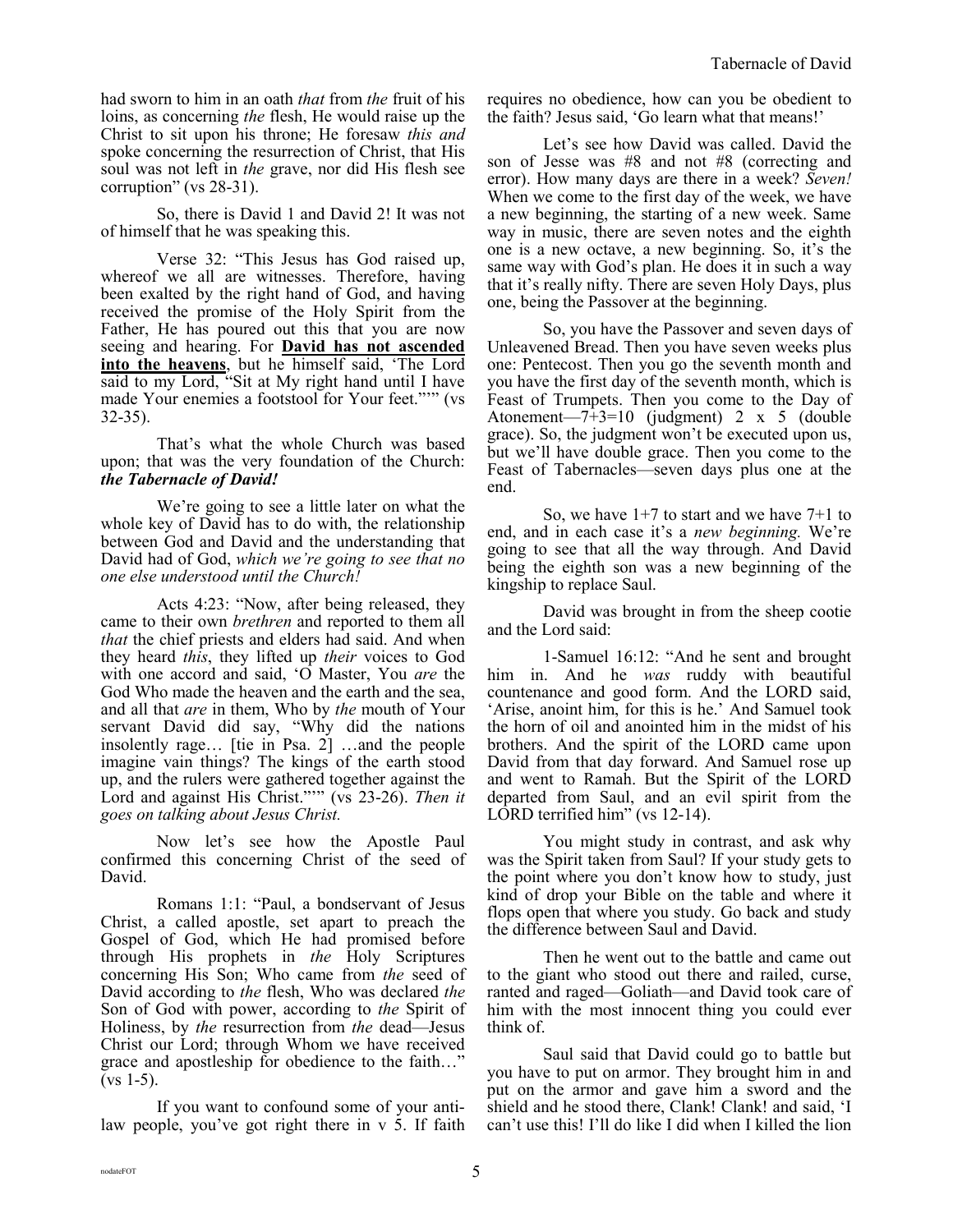and the bear.' He took his slingshot and went on down by the brook and picked up five smooth stones.

I've never been able to make a slingshot that you can whirl around the head and make it go where I wanted it to go. When you can do it, it's just like shooting a gun.

He reached down and go that and said to this giant, *'I come to you in the name of the Living God!'* The giant looked down and said, 'You! They sent a rat out to fight me, a champion!' So, David took the stone and wound it up and let it go and it whacked the giant in the forehead, just like a bullet right through his head and he fell down dead!

David ran over and picked up Goliath's sword, lopped off his head; he took care of it, and he did it *in the name of the Lord!*

1-Sam. 22 has to do with *us!* When David was being chased by Saul what did David live in? *In a tent, caves and slept on the ground!*

1-Samuel 22:1: "And David left there and escaped to the cave Adullam. And when his brothers and all his father's house heard, they went down there to him…. [tie in with 1-Cor. 1:26] …And every man in distress, and every man who had a creditor, and every man bitter of soul, gathered themselves to him. And he became commander over them. And about four hundred men were with him"  $(vs 1-2)$ .

Not much of an army; the raggle-taggles, rejects, the cast aside, the dung of society. That's pretty much what we're like in relationship to the establishment. In relationship to the establishment churches, this is us! What is happening to them?

{transcriber's note: part of the audio is missing}

Eli was so derelict that the lamp of God and the Word of God was almost extinguished in Israel. They didn't know God. The priests were sons of Belial, which means *corrupt and no good!*

- committed adultery
- stole the offerings before they were properly offered
- they had a battle with the Philistines

They said, 'We'll get the Lord on our side, because when we go to battle we take the Ark of God before us.' So, they went into the tabernacle at Shiloh and they took the Ark out of the Holy of Holies and they ran off to battle the Philistines. *God was not with them!* Carrying the Ark did not force God to be with them, because they were not righteous!

They lost the battle, Eli's two sons were killed because God prophesied that in one day that 'You, Eli, and your sons are going to die the same day.' The messenger came running back to Eli and said that the battle is lost and the Philistines have taken the Ark and Eli fell over backward and hit his head on a rock and died.

*The Philistines took the Ark!* Now it's separated from the tabernacle. And, of course, they had a few problems because they weren't supposed to have it.

As they do in war when they win, they put the trophies in the temple of their god. So, the Philistines put the Ark of God right before Dagon! The next morning Dagon was fallen over, bowing down to worship before God!

So, they set him back up and the next day he fell down again. Set him back up, and the next day he was in pieces and they couldn't salvage Dagon. Then all of sudden the country began to be filled with mice everywhere, and they had a problem, a huge, big problem! *The greatest plague of hemorrhoids in the world! They all got hemorrhoids!* 

They were suffering and suffering! This went on a total of seven months, and finally they asked one of their priests what was going on. They said, 'We're in trouble with Yahweh! We better get rid of that Ark.' So, they said they would make an offering to God out of gold. They made symbolic hemorrhoids out of gold and symbolic mice and put it in a newly built cart and they put the Ark of God there, and they were lucky they weren't struck dead! God didn't strike them dead because He wanted the Ark back.

They took a goat that had never been milked or ridden, and harnessed up to the cart and headed it out toward Israel and said, 'Bye! Bye!' with much relief! So, it came to the town of Kirjath Jearim and it rested for 20 years and God blessed the house where it rested.

Then after 20 years David said, 'We've got to get the Ark of God from Kirjath Jearim.' They built a cart and ran down there and brought it back. On the way back to Jerusalem, it hit a bump in the road and Uzza reached up to touch the Ark and ZAP! he was dead and the whole operation was stopped. They put the Ark back down and David mourned, and wondered: 'O God, what did I do wrong?' *He didn't check with God first!*

So, David brought in the priests and asked them what to do. They said that in the Scriptures only the Levites can bring the Ark. David said they would go get the Ark of God and you Levites carry it. They *brought it back*—*not to the tabernacle*—*to the house of David!*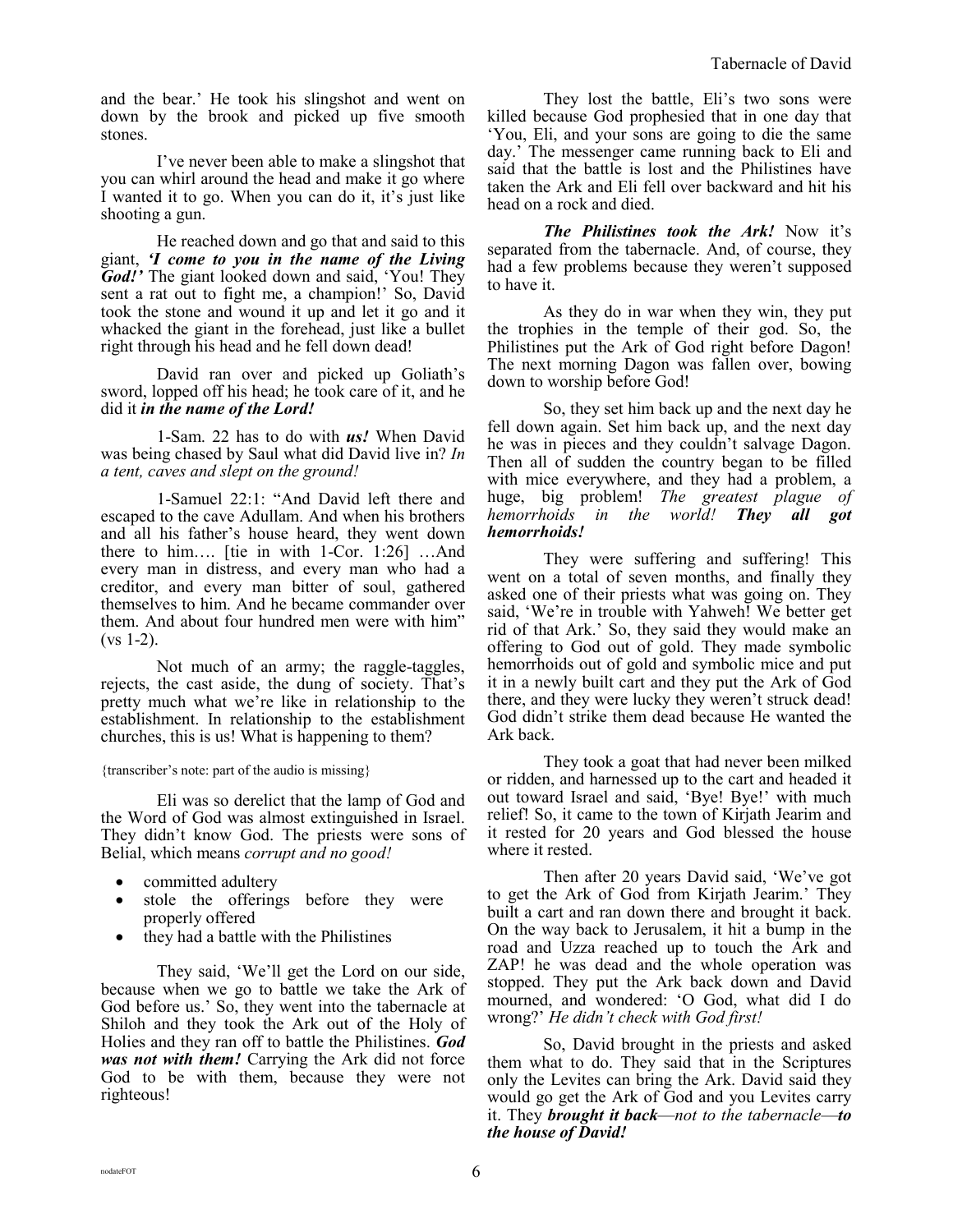Zadok the priest operated a special tent, a special Tabernacle of David to house the Ark, and the Ark stayed there until the dedication of the temple.

In his Psalm David said, 'I have seen the Lord always before me.' The reason that the Church is called *The Tabernacle of David* is because just as David had direct access to God, directly to the Holy of Holies, where the Ark of the Covenant was. When David prayed, he was before that. When David wrote his Psalms, he was before the Ark in his house. That's why he was there one day:

2-Samuel 7:1: "And it came to pass when the king dwelt in his house, and when the LORD had given him rest round about from all his enemies, the king said to Nathan the prophet, 'See now, I dwell in a house of cedar, but the Ark of God dwells within curtains'" (vs 1-2)—*in the tent that David had made!*

That's why David was really lamenting. Here God had done all these things for him, called him out of shepherding the sheep, set him up as king and here God is just living in a little ole measly tent. So, David said that he had to build a house for God.

*God said,* 'No, you're not going to build a house for Me, I'm going to build one for you! Furthermore, even though you're a man after My own heart, you cannot build it because you're a bloody man. Your son Solomon will build it. However, I'm going to give you personally the plans on how to construct the temple.'

So, it goes from the Tabernacle of David, which is likened to the Church, into the reign and rule of Solomon, which was likened to the Millennium, and into the Temple of God! At that time, the tabernacle was brought up from Gibeon, and the Ark was brought up from the house of David and united in the Temple of God.

Brethren, the reason that the Church is called *The Tabernacle of David* is because we have that direct access to God just like David did with the aright in front of his eyes every day.

Maybe we can understand why some of these Psalms are so absolutely fantastic. God was there, and God's Spirit was there, and David was inspired of God's Spirit. That's why of David's seed Christ would come, because he was that close to God. That's why there's so much written about David.

Just like all the companions of David—the rejects, the unwanted, the malcontent (according to the establishment)—*God brings us all together!*

God expects us to have our hearts healed in the Tabernacle of David! Then we will also be in the Temple of God!

Revelation 3:7: "And to the angel of the Church in Philadelphia, write…"

I tell you one thing that all of those rejects and malcontents must have had in common: *they loved each other and they loved David!* When they were chased all around the countryside they took care of each other. Philadelphia means *love of the brethren!* They were the brethren of David and David loved them.

Remember that one of the battles was 'Who is going to get me a drink of water.' One of the warriors said he would get him a drink of water. He had to go fight one of the enemies and they went in they fought and it was a bloody battle! What they brought back was 400 foreskins of the uncircumcised Gentiles they were fighting.

David said, 'I can't drink of that water because of what you have done for me in risking your life. ' So, David loved those people! *Another clue to Philadelphia!*

"…'These things says the Holy One, the One Who *is* true; the One Who has the key of David…'" (v 7).

I think we'll see that the Key of David has nothing to do with prophecy; it may in the secondary or tertiary manner, but not the primary.

"'…Who opens and no one shuts, and Who shuts and no one opens. I know your works. Behold, I have set before you an open door, and no one has the power to shut it because you have a little strength… [just like David] …and have kept My Word… [just like David] …and have not denied My name…. [even in the sin of Bathsheba] …Behold, I will make those of the synagogue of Satan, who proclaim themselves to be Jews and are not, but do lie…. [just like the enemies that fought David] …Behold, I will cause them to come and worship before your feet, and to know that I have loved you" (vs 7-9).

*They all ended up giving tribute to David and to Solomon!* 

Verse 10: "Because you have kept the Word of My patience, I also will keep you from the time of temptation, which *is* about to come upon the whole world to try those who dwell on the earth. Behold, I am coming quickly; hold fast that which you have so that no one may take away your crown. The one who overcomes **will I make a pillar in the temple of My God**… [because now you're going to graduate from the Tabernacle of David to the Temple of God] …and he shall not go out anymore; and I will write